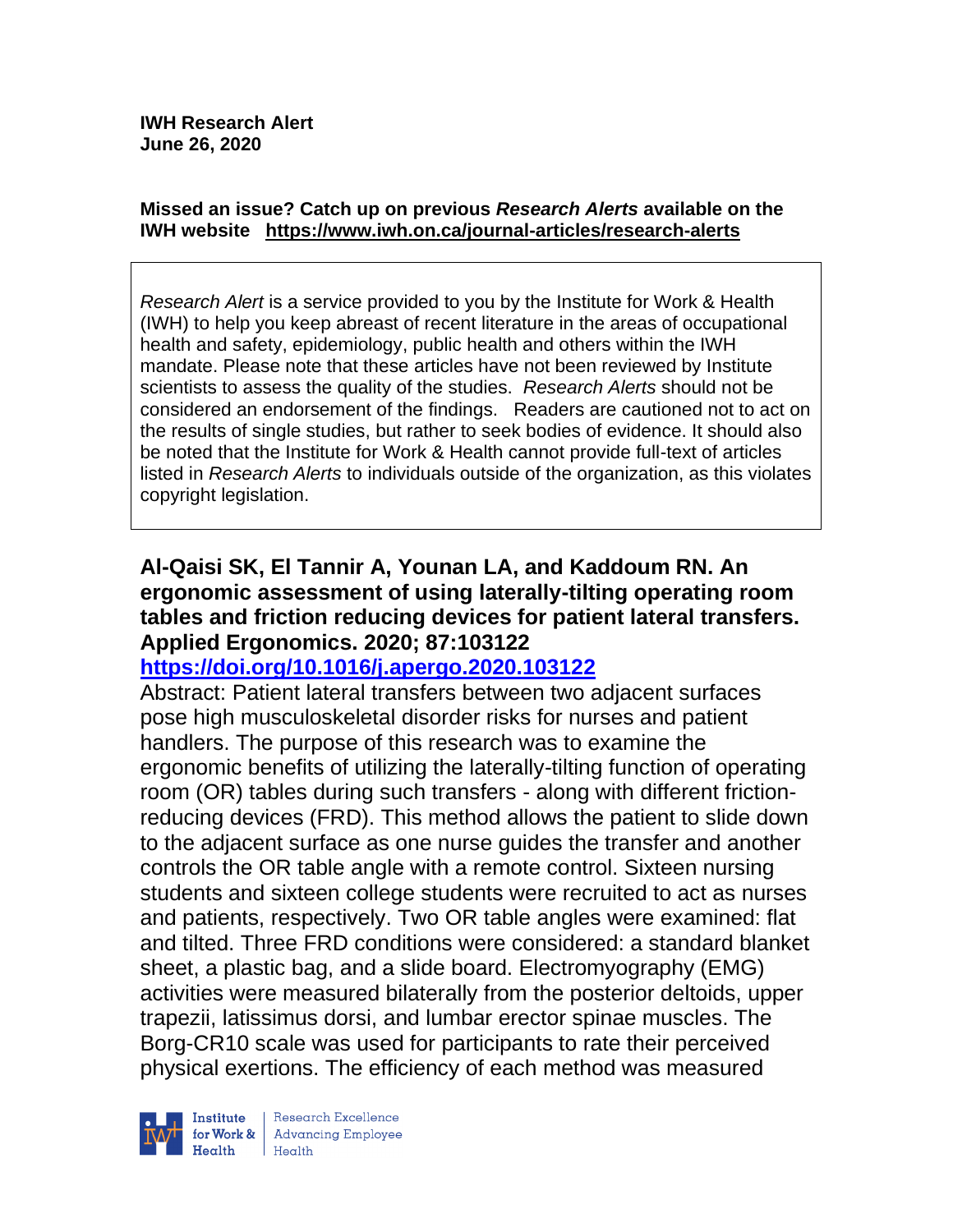using a stopwatch. Results showed that the tilted table technique completely replaced the physical efforts that would have been exerted by the pushing-nurse, in that muscle activation did not increase in the pulling-nurse. On the contrary, EMG activities of the pulling-nurse for most of the muscles significantly decreased (p < 0.05). The subjective Borg-ratings also favored the tilted table with significantly lower ratings. However, the tilted table required on average 7.22 s more than the flat table to complete the transfer (p < 0.05). The slide board and plastic bag were associated with significantly lower Borg-ratings and EMG activities for most muscles than blanket sheet, but they both were not significantly different from each other. However, they each required approximately 5 s more than the blanket sheet method to complete the patient transfer ( $p <$ 0.05). By switching from flat + blanket sheet to tilted + slide board, EMG activities in all muscles decreased in the range of 18.4-72.3%, and Borg-ratings decreased from about 4 (somewhat difficult) to 1 (very light). The findings of this study propose simple, readily available ergonomic interventions for performing patient lateral transfers that can have significant implications for nurses' wellbeing and efficiency.

## **Anand P, Roope LSJ, Culyer AJ, and Smith R. Disability and multidimensional quality of life: a capability approach to health status assessment. Health Economics. 2020; 29(7):748-765. <https://doi.org/10.1002/hec.4017> [open access]**

Abstract: This paper offers an approach to assessing quality of life, based on Sen's (1985) theory, which it uses to understand loss in quality of life due to mobility impairment. Specifically, it provides a novel theoretical analysis that is able to account for the possibility that some functionings may increase when a person's capabilities decrease, if substitution effects are large enough. We then develop new data consistent with our theoretical framework that permits comparison of quality of life between those with a disability (mobility impairment) and those without. Empirical results show that mobility impairment has widespread rather than concentrated impacts on capabilities and is associated with high psychological costs. We also find evidence that a small number of functionings are higher for those with a disability, as our theory allows. The paper concludes by



| Research Excellence for Work & Advancing Employee<br>Health Health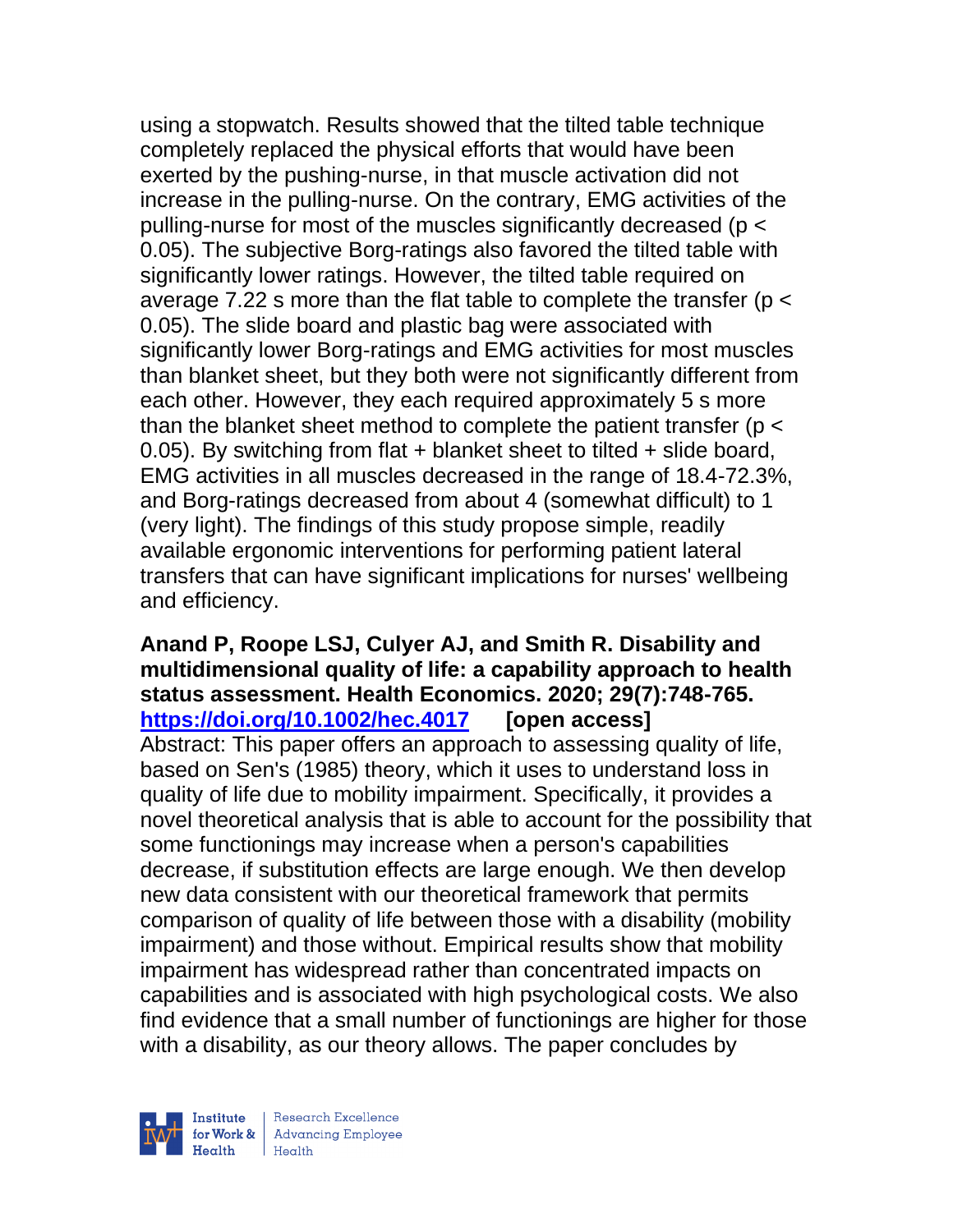discussing possible implications for policy and health assessment methods

## **Arif AA, Paul R, Delmelle E, Owusu C, and Adeyemi O. Estimating the prevalence and spatial clusters of coal workers' pneumoconiosis cases using medicare claims data, 2011-2014. American Journal of Industrial Medicine. 2020; 63(6):478-483. <https://doi.org/10.1002/ajim.23104>**

Abstract: Background: Workers employed in the coal mining sector are at increased risk of respiratory diseases, including coal workers' pneumoconiosis (CWP). We investigated the prevalence of CWP and its association with sociodemographic factors among Medicare beneficiaries. Methods: We used 5% Medicare Limited Data Set claims data from 2011 to 2014 to select Medicare beneficiaries with a diagnosis of ICD-9-CM 500 (CWP). We aggregated the data by county and limited our analysis to seven contiguous states: Illinois, Indiana, Kentucky, Ohio, Pennsylvania, Virginia, and West Virginia. We estimated county-level prevalence rates using total Medicare beneficiaries and miners as denominators and performed spatial hotspot analysis. We used negative binomial regression analysis to determine the association of county-wise sociodemographic factors with CWP. Results: There was significant spatial clustering of CWP cases in Kentucky, Virginia, and West Virginia. Spatial clusters of 210 and 605 CWP cases representing an estimated 4200 to 12 100 cases of Medicare beneficiaries with CWP were identified in the three states. Counties with higher poverty levels had a significantly elevated rate of CWP (adjusted rate ratios [RR]: 1.15; 95% CI, 1.12- 1.18). There was a small but significant association of CWP with the county-wise catchment area. Rurality was associated with a more than three-fold elevated rate of CWP in the unadjusted analysis (RR: 3.28, 95% CI, 2.22-4.84). However, the rate declined to 1.45 (95% CI, 1.04-2.01) after adjusting for other factors in the analysis. Conclusions: We found evidence of significant spatial clustering of CWP among Medicare beneficiaries living in the seven states of the USA.

**Bosman LC, Twisk JWR, Geraedts AS, and Heymans MW. Effect of partial sick leave on sick leave duration in employees with musculoskeletal disorders. Journal of Occupational** 



| Research Excellence for Work & Advancing Employee<br>Health Health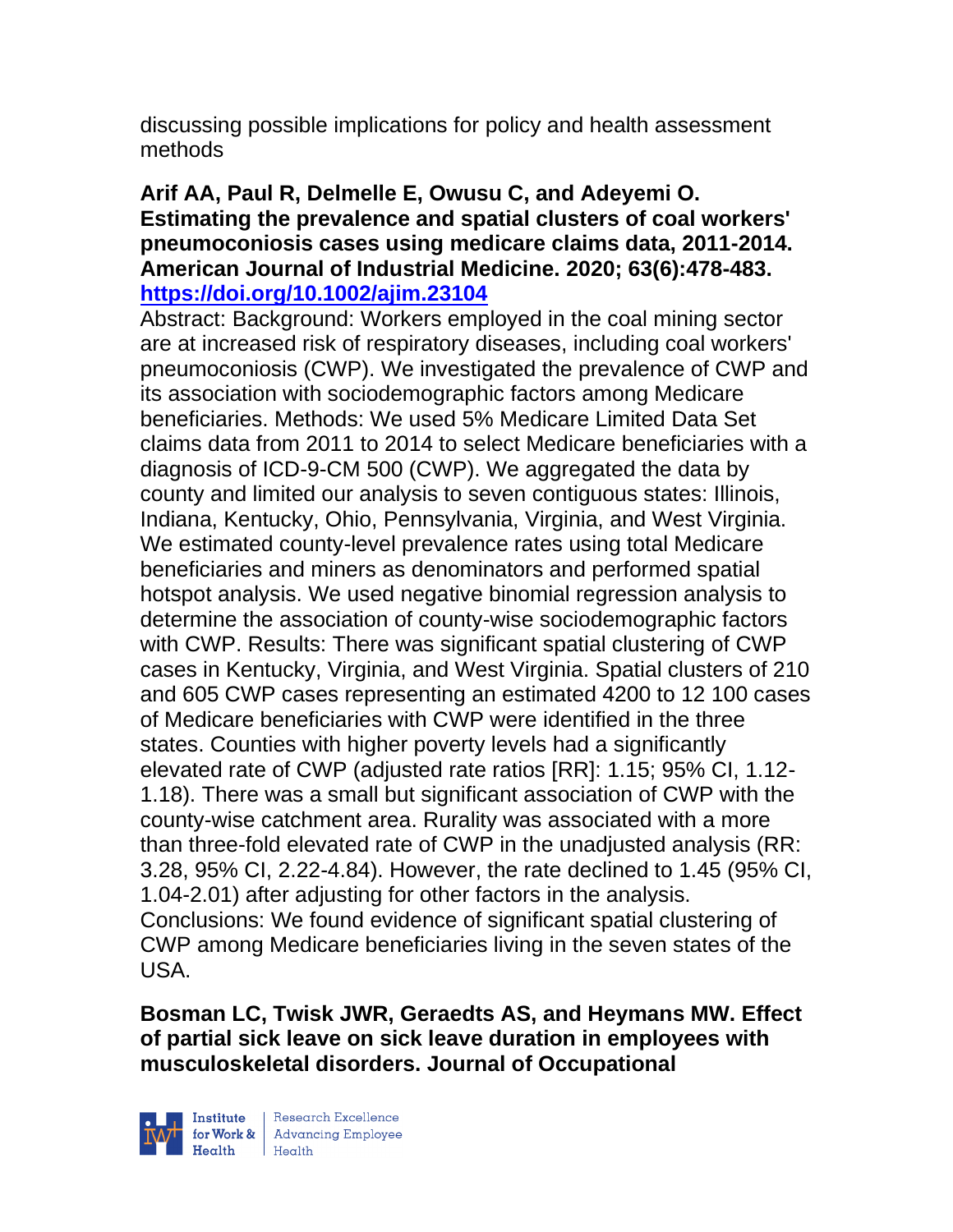# **Rehabilitation. 2020; 30(2):203-210.**

**<https://doi.org/10.1007/s10926-019-09864-z> [open access]** Abstract: Objective This study determined if partial sick leave was associated with a shorter duration of sick leave due to musculoskeletal disorders (MSD) based on routinely collected health data in Dutch sick-listed employees. Furthermore, the effect of timing of partial sick leave on sick leave duration was determined. Methods This cohort study consisted of 771 employees with partial sick leave and 198 employees with full-time sick leave who participated in an occupational health check, and had sick leave due to MSD for minimally 4 weeks and were diagnosed by an occupational physician. Multivariable linear regression models were performed to determine the effects of partial sick leave (unadjusted and adjusted for confounders and MSD diagnosis) and Kaplan-Meier curves were presented for visualization of return to work for different timings of starting partial sick leave. Furthermore, linear regression analysis were done in subsets of employees with different minimal durations of sick leave to estimate the effects of timing of partial sick leave. Results Initial results suggest that partial sick leave was associated with longer sick leave duration, also when adjusted for confounders and sick leave diagnosis. Secondary results which accounted for the timing of partial sick leave suggest that partial sick leave had no effect on the duration of sick leave. Conclusion Partial sick leave does not influence MSD sick leave duration in this study when accounting for the timing of partial sick leave

## **Colim A, Sousa N, Carneiro P, Costa N, Arezes P, and Cardoso A. Ergonomic intervention on a packing workstation with robotic aid: case study at a furniture manufacturing industry. Work. 2020; 66(1):229-237.**

## **<https://doi.org/10.3233/WOR-203144>**

Abstract: BACKGROUND: Several risk factors among packing lines workers can lead to Work-related Musculoskeletal Disorders (WRMSD) occurrence. Foreseeing WRMSD prevention and productivity increase, some furniture manufacturing industries have been investing in the adoption of robotic solutions. In this field, ergonomics plays an important role to verify if automation implementation has been successful. OBJECTIVE: This study aims to address the general impact and effectiveness from an ergonomics



| Research Excellence Finantium Research Excellence<br>
Finantium Research Employee<br>
Realth Health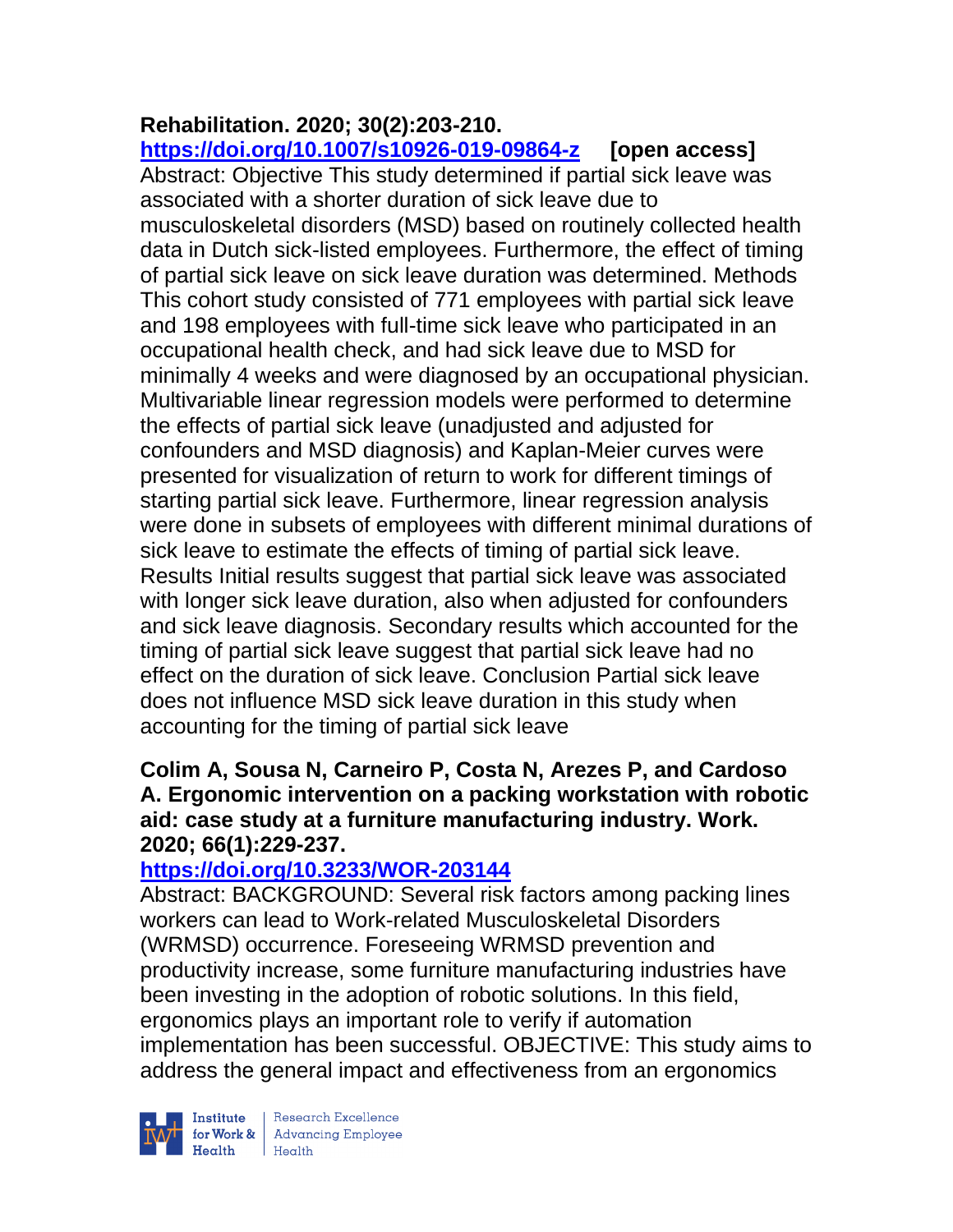point of view of the implementation of a robotic aid in a packing workstation. METHODS: The Nordic Musculoskeletal Questionnaire (NMQ) was applied to 14 workers of semi-automated packing lines. Some additional questions about occupational conditions were included. In order to assess the ergonomic impact of the robotic aid, Rapid Upper Limb Assessment (RULA) was also applied by trained ergonomists, by analyzing the considered packing workstations before and after the adoption of the robotic aid proposed solution. RESULTS: The results showed that trunk torsion was the most highlighted WRMSD risk factor by all workers, associating it with the lumbar pain. The obtained RULA scores demonstrated that the adoption of a robotic aid eliminated this risk factor and, consequently, reduced the corresponding WRMSD risk. CONCLUSIONS: The adoption of robotic aids can be instrumental in reducing WRMSD risk in furniture manufacturing industries. Ergonomic studies with workers' participatory approaches seem to be an appropriate strategy to enable the validation and development of industrial robotic solutions

### **Croteau A. Occupational lifting and adverse pregnancy outcome: a systematic review and meta-analysis. Occupational and Environmental Medicine. 2020; 77(7):496-505. <https://doi.org/10.1136/oemed-2019-106334>**

Abstract: This systematic review was conducted to help clarify the effect of lifting at work on pregnancy outcome, by focusing on specific exposure categories. A search in Medline and Embase identified 51 articles reporting association of spontaneous abortion (SA), preterm delivery (PTD) or small-for-gestational-age (SGA) infant with exposure to occupational lifting. A global validity score was assigned to each study and six potential sources of bias were considered in sensitivity analyses. For each exposure-outcome combination, a summary risk estimate (RE) was obtained from all studies and from a subset of studies with high validity score, this latter summary RE was selected as a final result. Statistical heterogeneity was measured with I2 and Q tests and the possibility of a publication bias was also assessed. For each meta-analysis, the strength of evidence was established from explicit criteria. Heavy (or =10 kg) loads often (or =10x/day) lifted were associated with increased risks of SA (summary RE=1.31, 95% CI 1.17 to 1.47) and PTD (summary RE=1.24, 95% CI 1.07 to 1.43), with good strength of evidence. No association was



 $\begin{tabular}{|l|} Institute & Research Excellence \\ \hline for Work & Advancing Employee \\ Health & Health \\ \end{tabular}$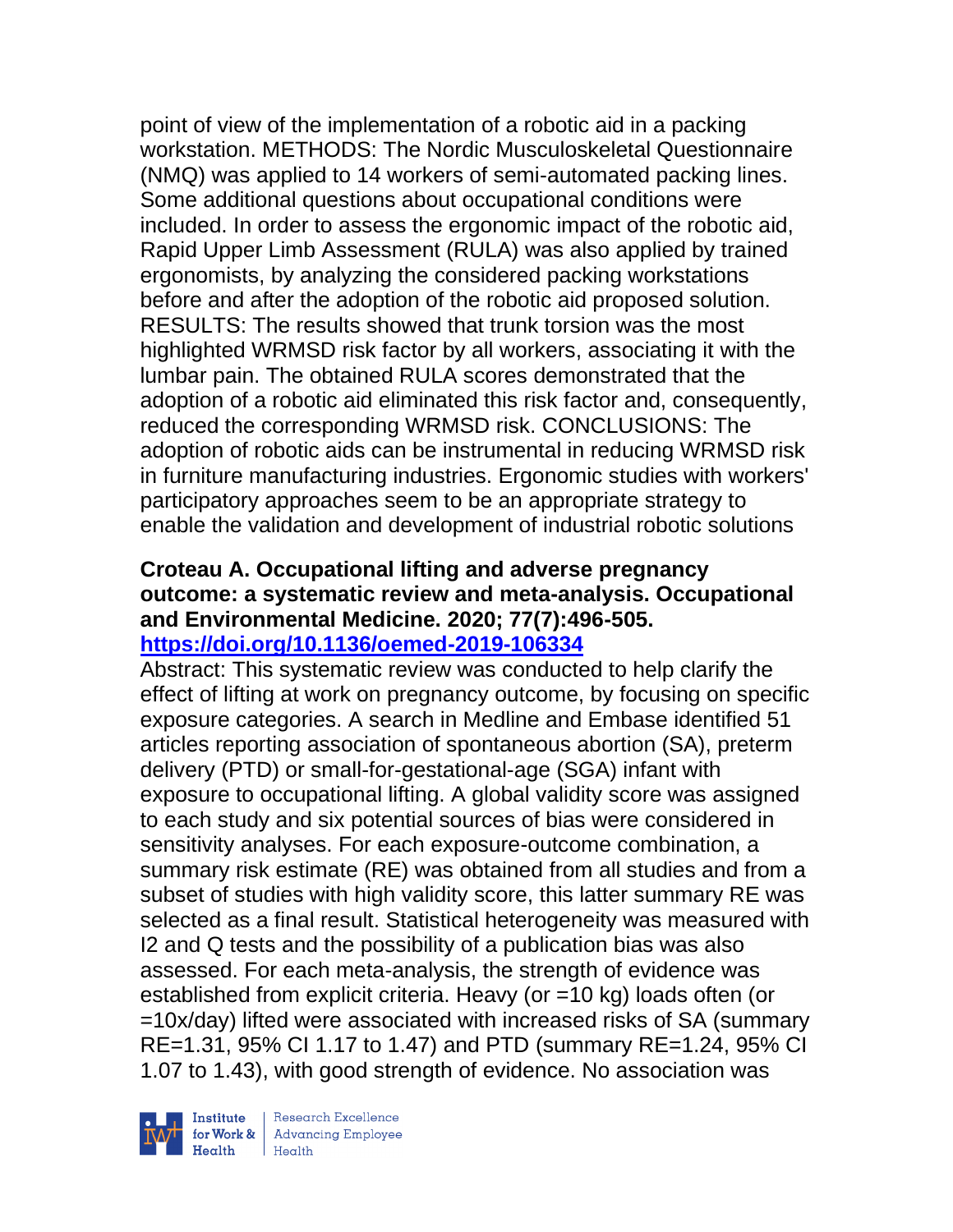identified with SGA, nor with lower exposure levels and SA or PTD. These results are reassuring for lower levels of exposure; however, observed associations can guide health professionals' recommendations aimed at the prevention of SA and PTD for pregnant women who frequently lift (or =10x/day) heavy (or =10 kg) loads at work. Résumé.

**Hughes KD and Silver WA. Beyond time-binds: rethinking work– family dynamics for a mobile world. Human Relations. 2020; 73(7):924-952.** 

**<https://doi.org/10.1177/0018726719846264>** 

**Husmann A, Escorpizo R, and Finger ME. Examining workrelated functioning in a physical therapy outpatient clinic: validity and reliability of the work rehabilitation questionnaire (WORQ). Journal of Occupational Rehabilitation. 2020; 30(2):156- 166.** 

**<https://doi.org/10.1007/s10926-019-09857-y> [open access]** Abstract: Purpose Musculoskeletal disorders (MSDs) are often associated with long-term sick leave, productivity loss, and reduced work functioning. However, measures that assess work-related functioning are sparse. Objective To assess the psychometric properties of the Work Rehabilitation Questionnaire (WORQ)-German version in patients with MSDs in an outpatient physical therapy practice. Methods Psychometric study including patients with MSDs with restricted work participation. Data was collected in a single physical therapy outpatient clinic. For construct validity, we developed a priori hypotheses on the correlation between the functioning part of WORQ (40 items) and other questionnaires with similar concepts. For test-retest reliability, WORQ was administered twice, 7 days apart. We examined internal consistency (Cronbach's Alpha) and Minimal Detectable Change (MDC). Feasibility of WORQ was examined using feedback from patients and physical therapists. Results There were 51 study participants. Test-retest of WORQ sum score was 0.80 (p < 0.01) (Spearman's rho). Internal consistency was 0.94 and MDC established at 9.2%. WORQ correlated with general health  $(r = -$ 0.49), with HADS ( $r = 0.55$ ), and with quality of life (WHOQOL) ( $r = -$ 0.47). WORQ had the highest correlation with WHODAS 2.0 (r = 0.81). Patients rated WORQ as easy to answer and meaningful to

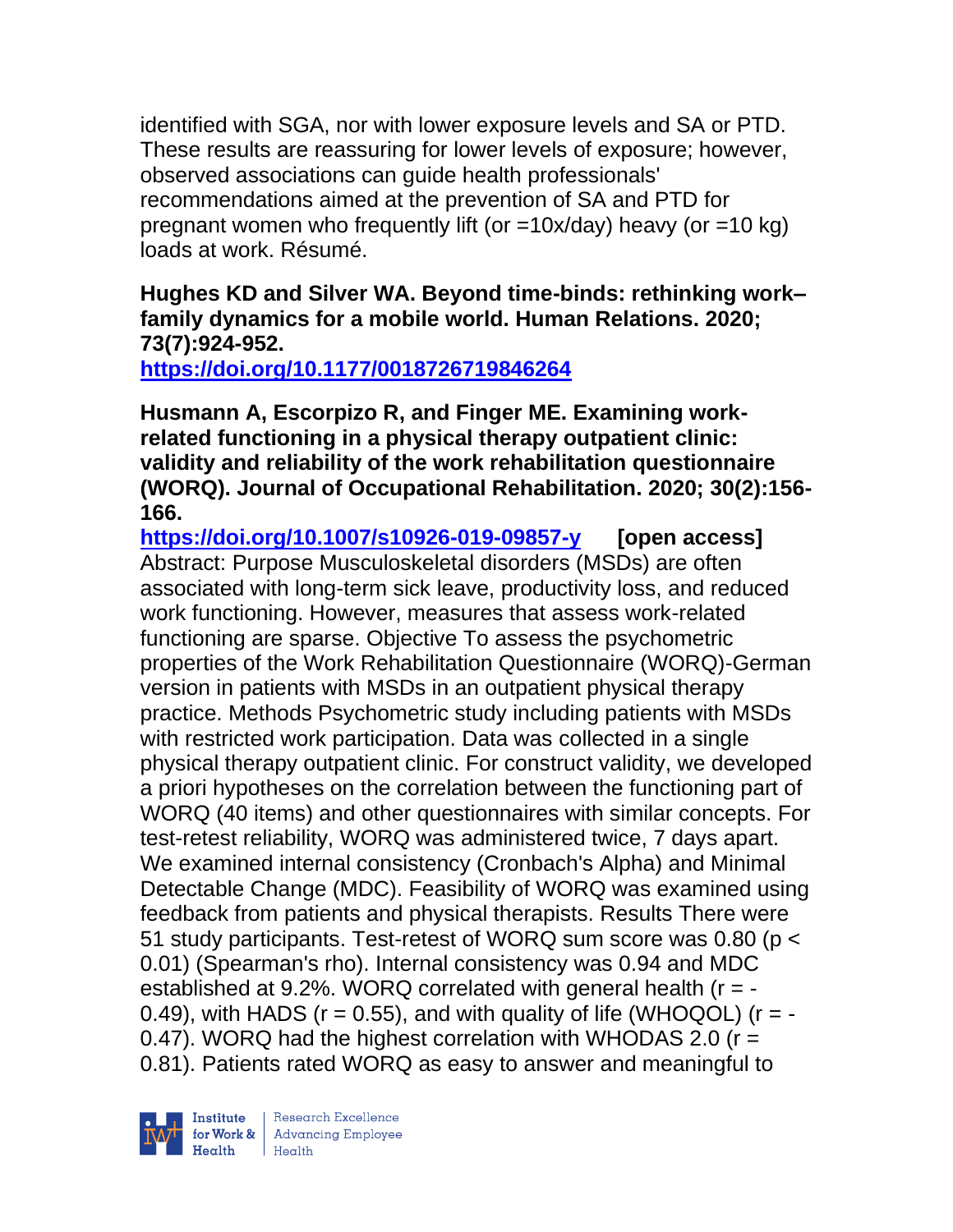their experience. Conclusions When evaluating self-reported workrelated functioning, the WORQ-German version was demonstrated to be a valid, reliable, and easy to administer questionnaire for our sample of patients with MSDs in an outpatient PT clinic.

## **Iles R, Sheehan L, Munk K, and Gosling C. Development and pilot assessment of the PACE tool: helping case managers identify and respond to risk factors in workers' compensation case management. Journal of Occupational Rehabilitation. 2020; 30(2):167-182.**

**<https://doi.org/10.1007/s10926-019-09858-x> [open access]** Abstract: Purpose The aim was to develop a tool to be applied by workers' compensation case managers to guide intervention and avoid delayed return to work. Methods The Plan of Action for a CasE (PACE) tool was developed based on a review of existing literature, focus groups with case managers and analysis of existing claims data. Combined with analysis of existing case manager practice, these sources were used to determine key constructs for inclusion in the tool to be aligned with the demands of case manager workload. Mapping of existing interventions was used to match risk identified by the tool with appropriate intervention. Results The final PACE tool consisted of 41 questions divided into Ready (worker), Set (employer) and Go (treating practitioner) categories. Questions in the tool were linked to appropriate case manager actions. Data collection was completed by case managers for 524 claims within the first 2 weeks of the claim being accepted. The most commonly identified risks for delayed RTW included both worker and employer expectations of RTW, as well as certification of capacity. Factor analysis identified two factors operating across the tool categories. Case managers reported benefits in using the tool, but reported it also increased their workload. Conclusions The PACE tool is a unique example of the implementation of risk identification in case management practice. It demonstrates that case managers are ideally placed to collect information to identify risk of delayed RTW. Future work will establish the impact of case-manager led intervention based on identified risks on outcomes for injured workers

## **Laaksonen M, Rantala J, Liukko J, Polvinen A, Varis J, Kesala M, et al. Individual- and company-level predictors of receiving**



| Research Excellence for Work & Advancing Employee<br>Health Health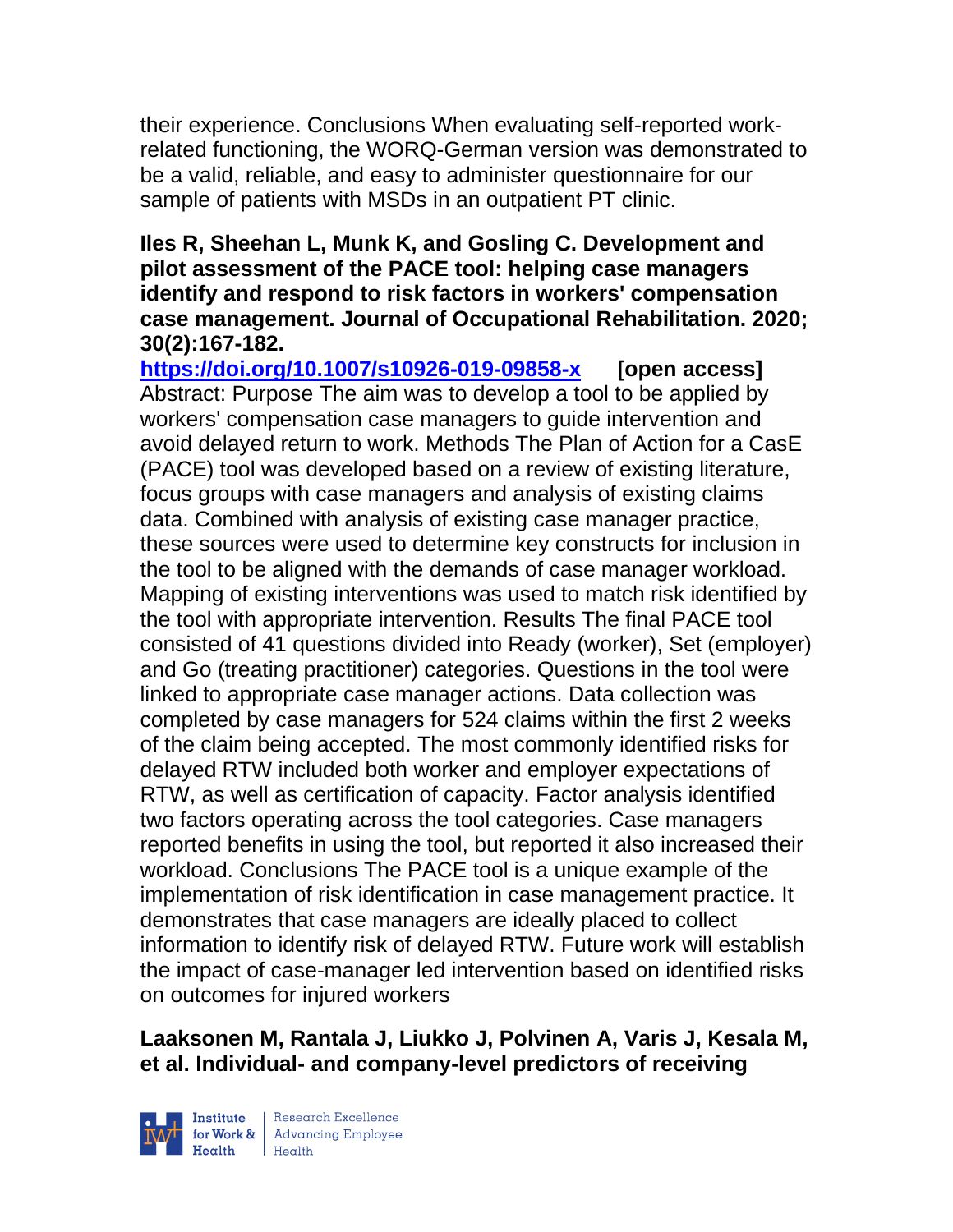### **vocational rehabilitation: a multilevel study of Finnish private sector workplaces. Journal of Occupational Rehabilitation. 2020; 30(2):263-273.**

**<https://doi.org/10.1007/s10926-019-09869-8> [open access]** Abstract: Purpose The aim of this study was to examine the magnitude of company-level variation in vocational rehabilitation (VR) and to determine which individual- and company-level characteristics are associated with receiving VR due to mental disorders, musculoskeletal diseases, and other somatic diseases. Methods A 30% random sample of all Finnish private sector companies with more than 10 employees aged 25-62 years at the end of 2010 (5567 companies with 300,601 employees) was followed up for the receipt of VR over the next 6 years. Company size and industry, as well as gender, age, education, social class and sickness absence measured both at the individual- and company-level were used as explanatory variables in multilevel logit models. Results After controlling for the individual-level characteristics, 12% of the variance in VR was attributed to the company level. The proportion was largest in VR due to musculoskeletal diseases. Receiving VR was more common among women, older employees (except the oldest age group), those with low education (particularly due to musculoskeletal diseases), low social class, and previous sickness absence. Receiving VR was more common in larger companies, and in construction and in health and social work, and less common in professional, scientific and technical activities. Furthermore, receiving VR was more common in companies with low proportion of highly educated employees and with higher sickness absence rates. Conclusions Company-level variation in receiving VR was substantial. Adopting the practices of the companies with highest participation in VR could help to avoid work disability problems.

**Lallukka T, Hiilamo A, Pietilainen O, Manty M, Kouvonen A, and Rahkonen O. Who maintains good health functioning? The contribution of social, work-related and behavioural factors to mental and physical health functioning trajectories in ageing employees. Occupational and Environmental Medicine. 2020; 77(7):478-487.** 

**<https://doi.org/10.1136/oemed-2019-106324>** 

Abstract: OBJECTIVES: The determinants of poor functioning and



| Research Excellence Financial Research Excellence<br>
Financial Realth<br>
Realth<br>
Realth<br>
Realth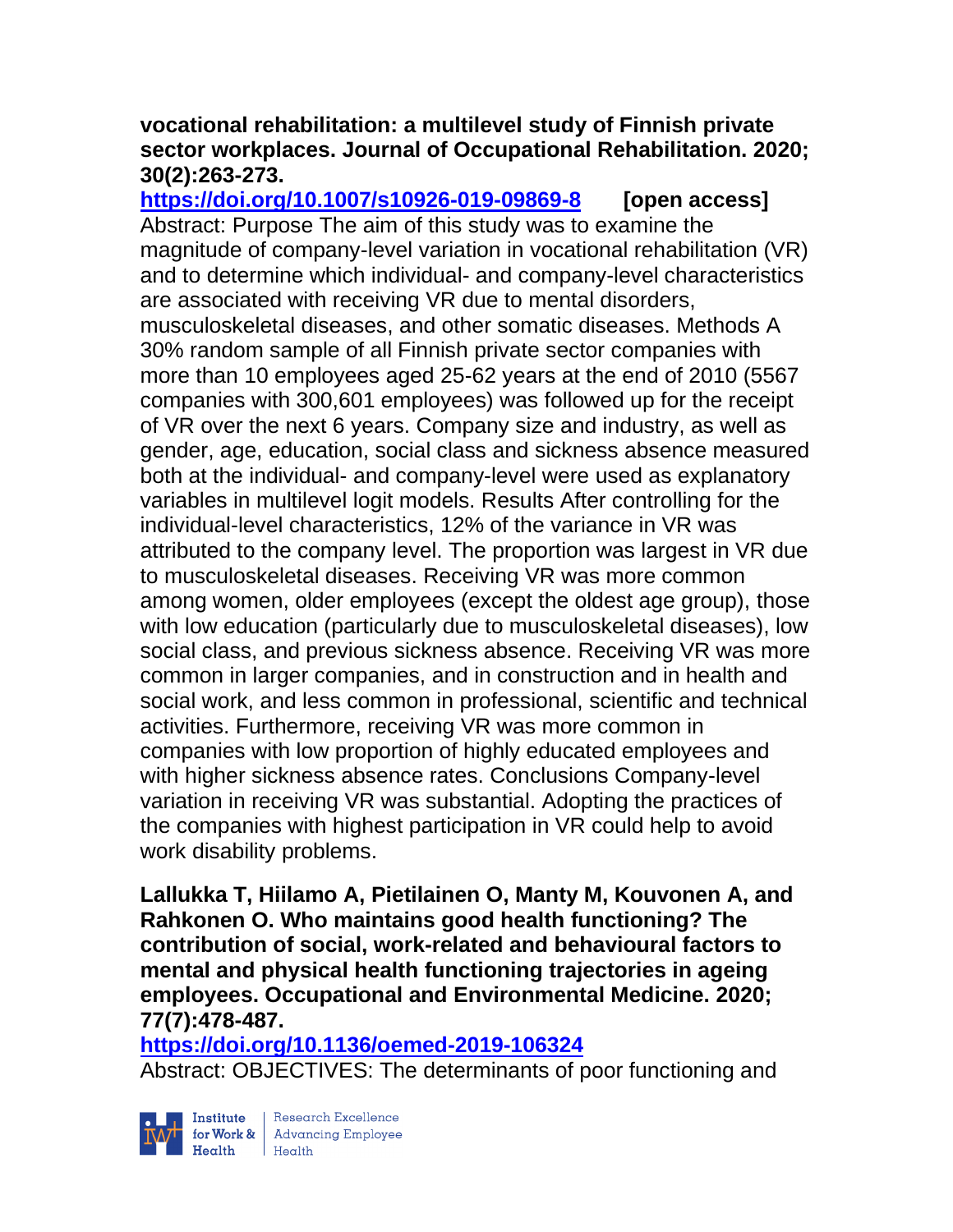subsequent early exit from work are well established but very little is known about the positive determinants of maintaining good functioning among the ageing workforce. We investigated modifiable determinants of maintaining good mental and physical health functioning. METHODS: We used prospective survey data collected across four waves among the midlife employees of the City of Helsinki, Finland, 2000-2017 (n=3342). Health functioning was repeatedly measured using the Short Form 36 (SF-36) inventory. Trajectories of mental and physical health functioning were separately examined using group-based trajectory analysis. Multinomial logistic regression models were fitted to examine determinants of each trajectory. RESULTS: Four trajectory solutions for the developmental patterns in health functioning during the followup period were selected, with a slightly different shape of the first trajectory for mental and physical functioning: (1) continuously low (mental), low and decreasing (physical), (2) increasing, (3) decreasing and (4) continuously high functioning. After adjustments, the employees in the continuously high mental health functioning group were more likely to have optimal job demands, high job control, no sleep problems and no binge drinking behaviour. Employees in the continuously high physical functioning group had more likely low levels of physically strenuous work and hazardous working environment and no sleep problems and normal weight. CONCLUSION: High job control, good sleep and avoiding binge drinking may help maintain good mental health functioning. Low levels of physical or environmental work exposures, good sleep and recommended healthy weight may support maintenance of good physical health functioning among ageing employees

## **McGovern P. In search of theory? The workplace case-study tradition in the 21st century. Industrial Relations Journal. 2020; 51(3):136-152.**

**<https://doi.org/10.1111/irj.12285>[open access]**

Abstract: Workplace case studies have been valued by some for their ability to advance theory while others dismiss them as little more than descriptive stories. This paper presents a detailed content analysis of case study articles to assess the relative balance between theory, conceptual analysis and description. Drawing on a random sample of papers ( $n = 173$ ) published in leading journals, I find that fewer than



| Research Excellence Institute<br>
for Work & Advancing Employee<br>
Health Health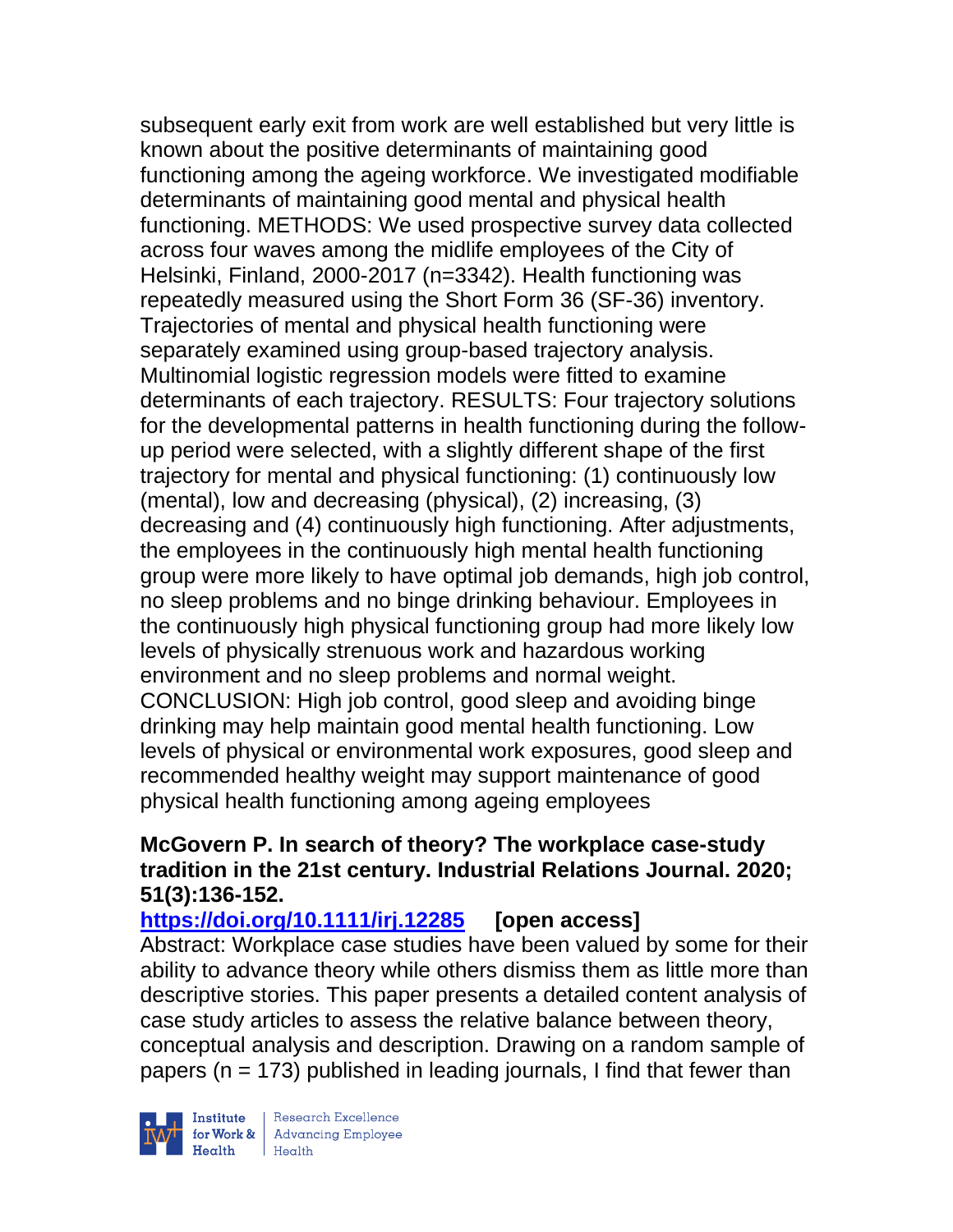one in seven are descriptive papers while only one in ten are theory oriented. Using three criteria, I identify exemplars of theoretical and conceptual analysis and show how these may be used to advance the field.

**van de Poll MK, Nybergh L, Lornudd C, Hagberg J, Bodin L, Kwak L, et al. Preventing sickness absence among employees with common mental disorders or stress-related symptoms at work: a cluster randomised controlled trial of a problem-solvingbased intervention conducted by the Occupational Health Services. Occupational and Environmental Medicine. 2020; 77(7):454-461.** 

**<https://doi.org/10.1136/oemed-2019-106353> [open access]** Abstract: OBJECTIVES: Common mental disorders (CMDs) are among the main causes of sickness absence and can lead to suffering and high costs for individuals, employers and the society. The occupational health service (OHS) can offer work-directed interventions to support employers and employees. The aim of this study was to evaluate the effect on sickness absence and health of a work-directed intervention given by the OHS to employees with CMDs or stress-related symptoms. METHODS: Randomisation was conducted at the OHS consultant level and each consultant was allocated into either giving a brief problem-solving intervention (PSI) or care as usual (CAU). The study group consisted of 100 employees with stress symptoms or CMDs. PSI was highly structured and used a participatory approach, involving both the employee and the employee's manager. CAU was also work-directed but not based on the same theoretical concepts as PSI. Outcomes were assessed at baseline, at 6 and at 12 months. Primary outcome was registered sickness absence during the 1-year follow-up period. Among the secondary outcomes were self-registered sickness absence, return to work (RTW) and mental health. RESULTS: A statistical interaction for group x time was found on the primary outcome (p=0.033) and PSI had almost 15 days less sickness absence during follow-up compared with CAU. Concerning the secondary outcomes, PSI showed an earlier partial RTW and the mental health improved in both groups without significant group differences. CONCLUSION: PSI was effective in reducing sickness absence which was the primary outcome in this study



| Research Excellence for Work & | Advancing Employee Health Health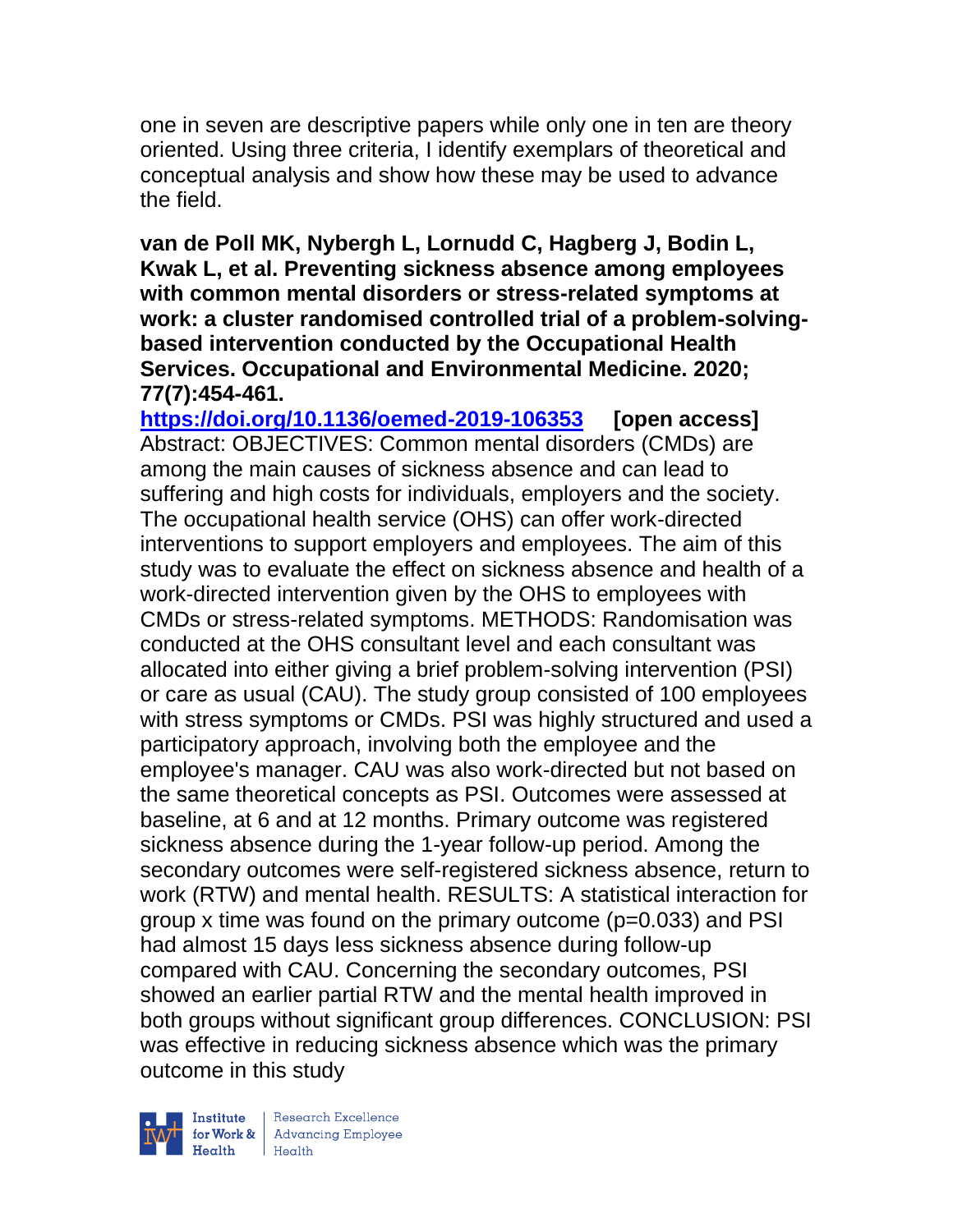## **Senthilselvan A, Coonghe WVL, and Beach J. Respiratory health, occupation and the healthy worker effect. Occupational Medicine. 2020; 70(3):191-199.**

## **<https://doi.org/10.1093/occmed/kqaa023>**

Abstract: BACKGROUND: Workers are exposed to physical, chemical and other hazards in the workplace, which may impact their respiratory health. AIMS: To examine the healthy worker effect in the Canadian working population and to identify the association between occupation and respiratory health. METHODS: Data from four cycles of the Canadian Health Measures Survey were utilized. The current occupation of employed participants was classified into 10 broad categories based on National Occupation Category 2011 codes. Data relating to 15 400 subjects were analysed. RESULTS: A significantly lower proportion of those in current employment than those not in current employment reported respiratory symptoms or diseases or had airway obstruction. Similarly, those currently employed reported better general health and had greater mean values for percentpredicted forced vital capacity (FVC), forced expiratory volume in one second (FEV1), forced expiratory flow between 25% and 75% of FVC (FEF25-75%) and FEV1/FVC ratio. Among males, females and older age groups, significant differences were observed for almost all the respiratory outcomes for those in current employment. Those in 'Occupations unique to primary industry' had a significantly greater likelihood of regular cough with sputum and ever asthma and had lower mean values of percent-predicted FEV1/FVC and FEF25-75% than those in 'Management occupations'. Those in 'Health occupations' had the highest proportion of current asthma. CONCLUSIONS: Participants in current employment were healthier than those not in current employment providing further support for the healthy worker effect. Those in 'Occupations unique to primary industry' had an increased risk of adverse respiratory outcomes and reducing workplace exposures in these occupations has the potential to improve their respiratory health

**Vogus TJ, Ramanujam R, Novikov Z, Venkataramani V, and Tangirala S. Adverse events and burnout: the moderating effects of workgroup identification and safety climate. Medical Care. 2020; 58(7):594-600.** 

**<https://doi.org/10.1097/MLR.0000000000001341>** 



Institute Research Excellence<br>
for Work & Advancing Employee<br>
Health Health